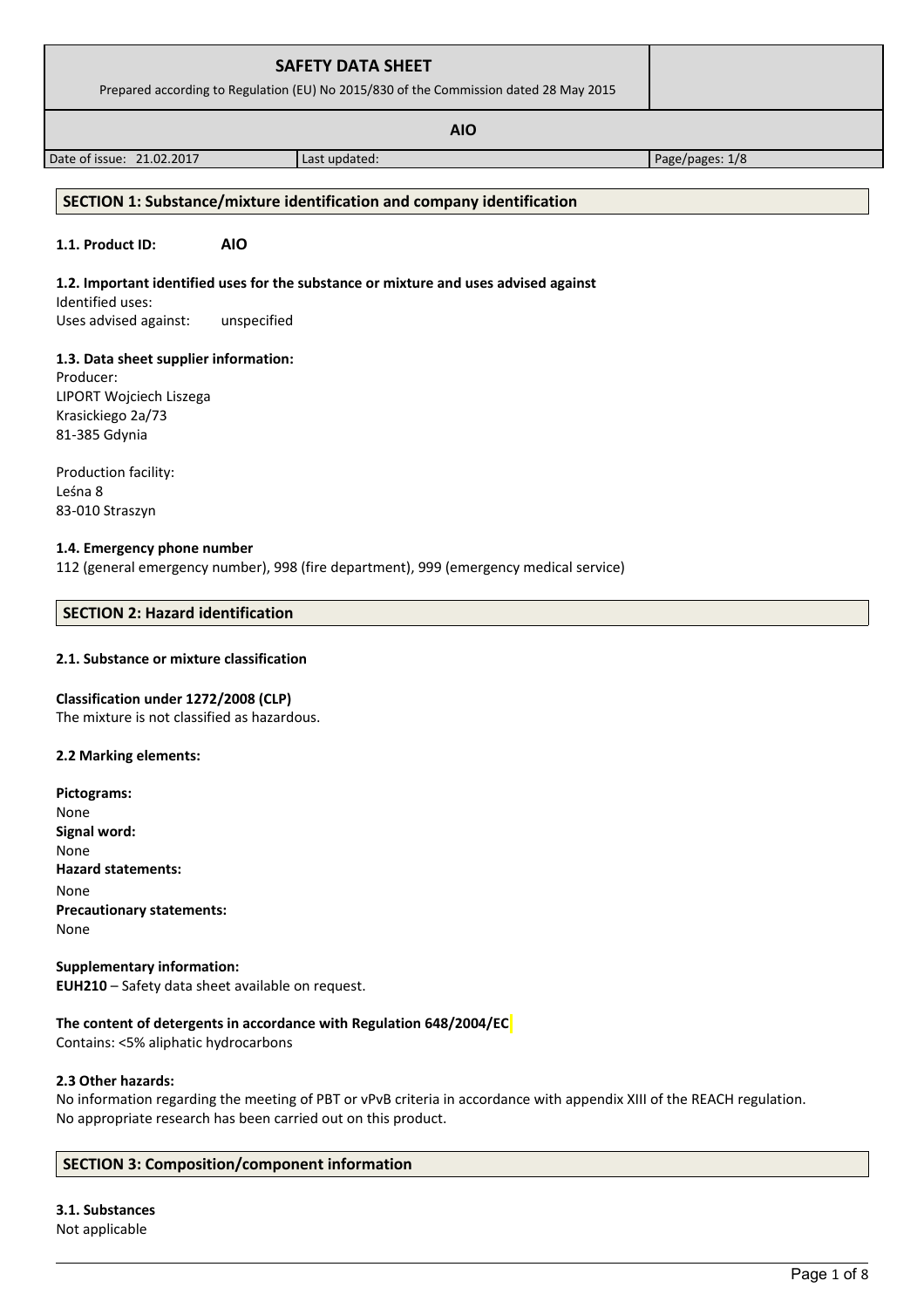| <b>SAFETY DATA SHEET</b><br>Prepared according to Regulation (EU) No 2015/830 of the Commission dated 28 May 2015 |               |                 |
|-------------------------------------------------------------------------------------------------------------------|---------------|-----------------|
|                                                                                                                   |               |                 |
| Date of issue: 21.02.2017                                                                                         | Last updated: | Page/pages: 2/8 |

# **3.2. Mixtures**

Dangerous components:

|                                        |                 | <b>CLP</b> classification    |                                |  |
|----------------------------------------|-----------------|------------------------------|--------------------------------|--|
| <b>Product ID</b>                      | Quantity<br>[%] | <b>Hazard classification</b> | <b>Hazard statements codes</b> |  |
| Isopropanol                            | $2 - 5$         | Flam. Liq. 2                 | H <sub>225</sub>               |  |
| CAS number: 67-63-0                    |                 | Eye Irrit. 2                 | H319                           |  |
| EC number: 203-961-6                   |                 | STOT SE 3                    | H336                           |  |
| Index number: 603-096-00-8             |                 |                              |                                |  |
| REACH registration number: unspecified |                 |                              |                                |  |
|                                        |                 |                              |                                |  |
| Hydrocarbons, C10-C13, n-alkanes,      | < 5             | Asp. Tox. 1                  | H304                           |  |
| isoalkanes, cyclics, <2% aromatics     |                 |                              |                                |  |
| CAS number: -                          |                 |                              |                                |  |
| EC number: 918-481-9                   |                 |                              |                                |  |
| Index number: -                        |                 |                              |                                |  |
| REACH registration number: 01-         |                 |                              |                                |  |
| 2119457273-39-XXXX                     |                 |                              |                                |  |
|                                        |                 |                              |                                |  |

The full meaning of hazard statements has been given in section 16.

# **SECTION 4: First aid measures**

# **4.1. Description of first aid measures**

### **Routes of exposure:**

Inhalation, ingestion, skin and eye contact.

### **Inhalation:**

Take the affected person out into fresh air. Place in a comfortable position. Ensure peace and protect against heat loss.

# Provide medical assistance if necessary.

# **Consumption:**

Rinse mouth with water, drink 2-3 cups of water, consult a doctor. Do not induce vomiting. If unconscious do not give anything by mouth.

Transport the affected person to hospital if necessary. Ensure peace, place in a lying position and protect against heat loss.

# **Eye contact:**

Remove any contact lenses if possible.

Flush with plenty of lukewarm water for 10–15 minutes with eyelids wide open. Place the upper eyelid on the lower eyelid from time to time. Cover the eyes with a compress.

Provide ophthalmologist assistance if necessary.

# **Skin contact:**

Take off the contaminated clothes and shoes.

Wash the contaminated skin with plenty of water and then with water containing mild soap.

Seek medical attention if skin irritation persists.

# **4.2. Most important symptoms and effects, both acute and delayed**

No further data available.

# **4.3. Indication of any immediate medical attention and special treatment needed**

The course of action is decided on by a medical doctor, based on an examination of the person affected.

# **SECTION 5: Fire emergency procedure**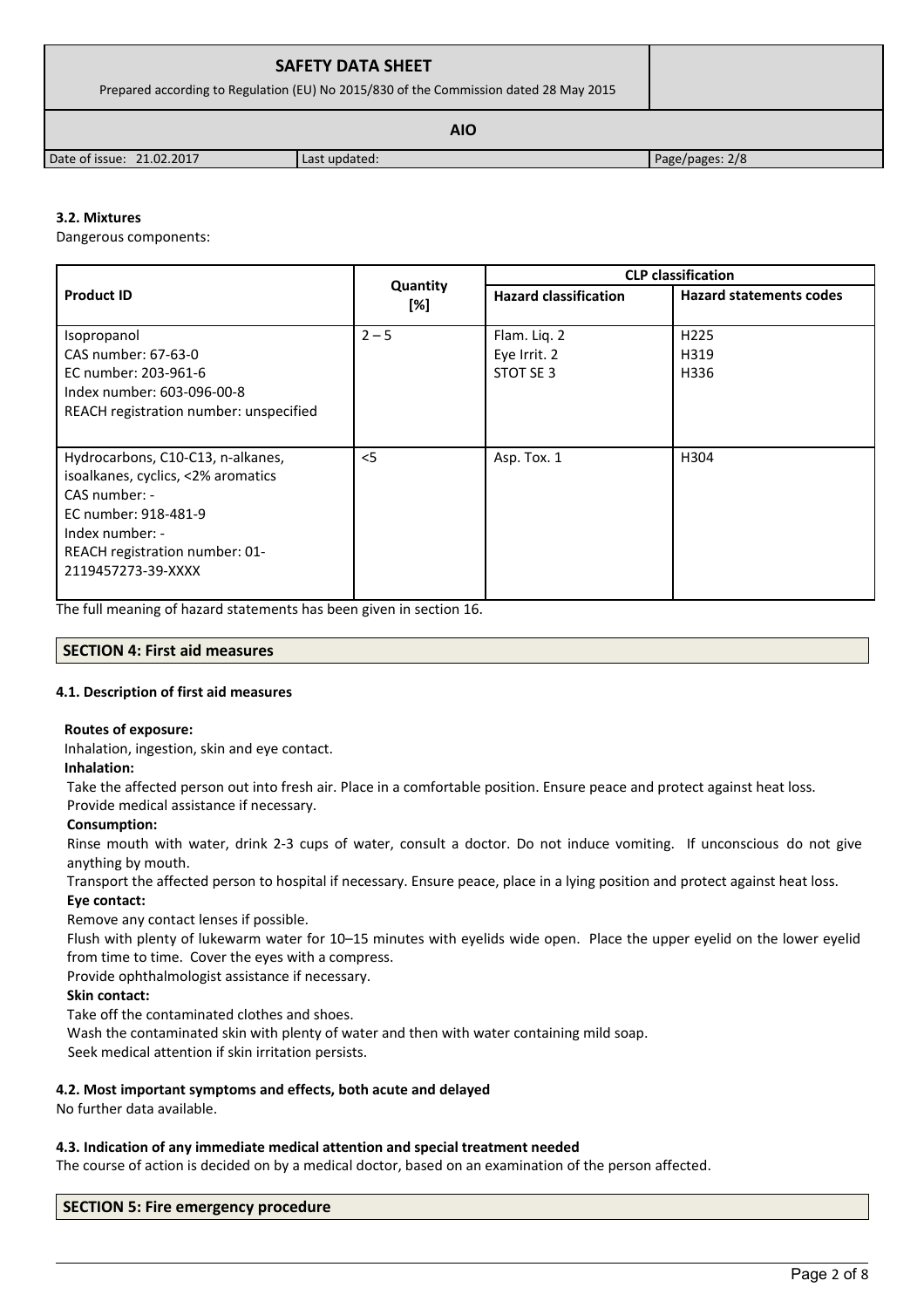| <b>SAFETY DATA SHEET</b><br>Prepared according to Regulation (EU) No 2015/830 of the Commission dated 28 May 2015 |               |                 |  |
|-------------------------------------------------------------------------------------------------------------------|---------------|-----------------|--|
| <b>AIO</b>                                                                                                        |               |                 |  |
| Date of issue: 21.02.2017                                                                                         | Last updated: | Page/pages: 3/8 |  |

# **5.1. Extinguishing agents:**

**Suitable extinguishing agents:** alcohol-resistant foam or dry extinguishing agents, carbon dioxide extinguishers, sand, soil, water aerosol. Choose extinguishing agents based on the conditions of the environment. **Unsuitable extinguishing agents:** High volume water jet.

# **5.2. Special threats related to the substance or mixture**

In case of fire, high temperatures cause a release of hazardous decomposition products that contain carbon monoxides.

# **5.3. Information for the fire department**

Spray the containers located in the fire area with water, remove from the hazardous area if possible. In case of a fire in an enclosed environment, use protective clothing and compressed air breathing apparatus. Do not allow the extinguishing agents into ground waters, surface waters, or sewage systems.

# **SECTION 6: Measures regarding accidental release into the environment**

# **6.1. Individual safety measures, protective equipment and emergency procedures**

For persons other than emergency personnel: notify the appropriate authorities of the emergency. Remove any persons not participating in the containment procedures from the contamination area. For emergency personnel: Ensure proper ventilation, use individual safety measures.

### **6.2. Environmental safety measures**

Prevent the contamination from spreading into sewage systems and water reservoirs.

# **6.3. Methods of removing and preventing the spread of contamination:**

Prevent the contamination from spreading and attempt removal using absorptive materials (sand, diatomite, universal absorbent), place the contaminated materials in properly marked containers for subsequent utilization in accordance with the mandatory provisions of the law.

### **6.4. References to other sections**

Product waste disposal – see section 13 of this data sheet. Individual protective measures – see section 8 of this data sheet.

# **SECTION 7: Storage and use of substances and mixtures**

# **7.1. Precautions for safe handling**

### **Recommendations for handling the mixture**

Avoid direct contact with the mixture.

Avoid inhalation.

Prevent from spreading into sewage systems.

**Apply general provisions of the industrial work hygiene** 

Do not eat, drink or smoke when using the product.

Replace the contaminated clothing.

Wash hands thoroughly after handling.

Wash contaminated clothing before reusing.

Wash hands and face before breaks at work.

# **7.2. Safe storage regulations, including any mutual incompatibility information**

Store in a well-ventilated area. Keep container tightly closed. Store in a cool place. Protect from sunlight and sources of heat. Do not store with food or animal feeding stuffs.

Always use containers made of materials analogous to the original ones. Open containers should be handled very carefully so as to prevent spillage. Do not handle until all safety precautions have been read and understood.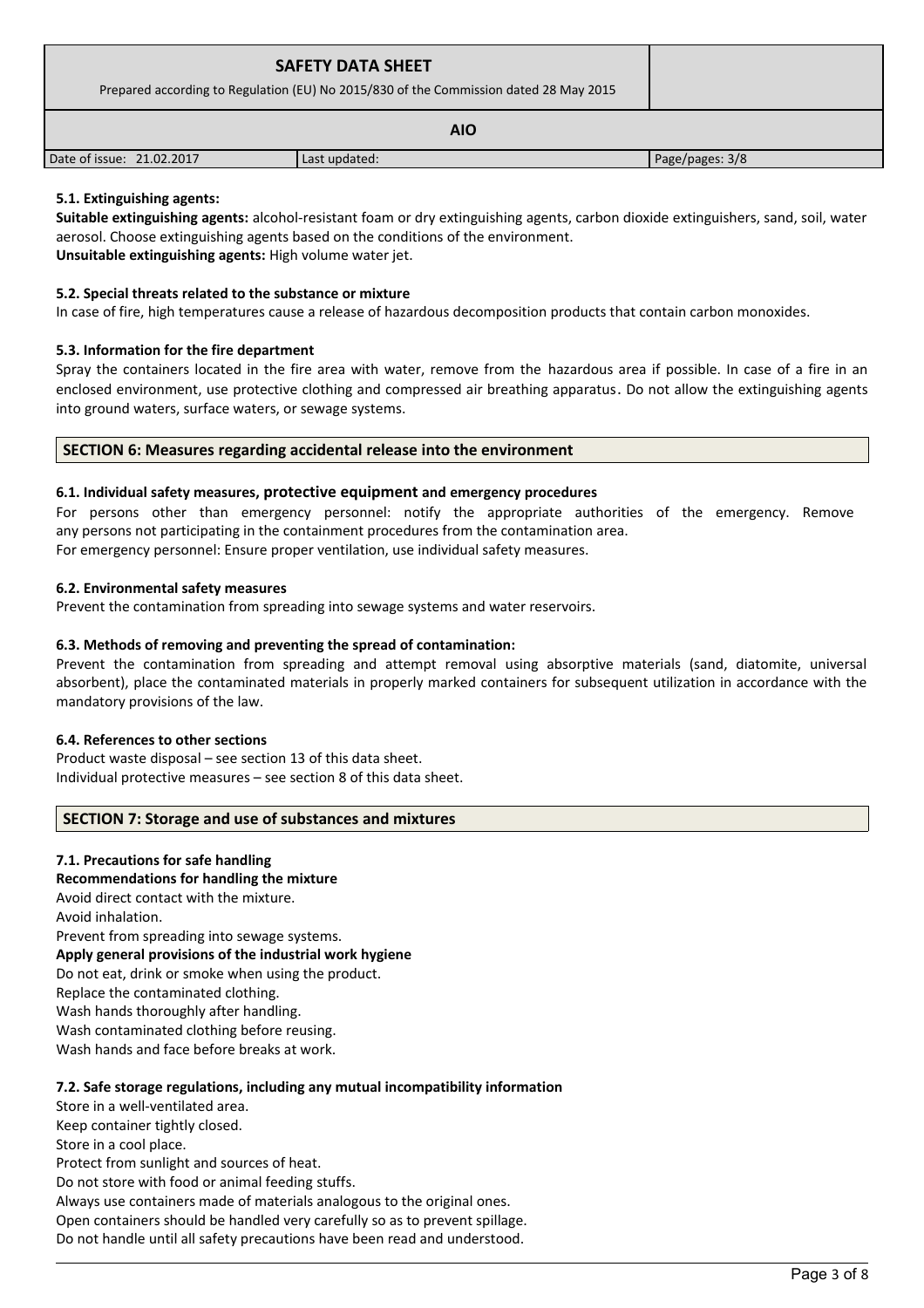| <b>SAFETY DATA SHEET</b><br>Prepared according to Regulation (EU) No 2015/830 of the Commission dated 28 May 2015 |               |                 |  |
|-------------------------------------------------------------------------------------------------------------------|---------------|-----------------|--|
| <b>AIO</b>                                                                                                        |               |                 |  |
| Date of issue: 21.02.2017                                                                                         | Last updated: | Page/pages: 4/8 |  |

# **7.3. Specific end use(s)**

See section 1.2 of this data sheet.

# **SECTION 8: Exposure controls/individual protective measures**

### **8.1. Control parameters**

# **The national highest acceptable concentration values in the work environment**

in accordance with the Notice of the Minister of Labor and Social Policy of 6 June 2014 on the highest acceptable concentration and intensity of factors detrimental to health in the work environment (Dz.U. (Journal of Laws) 2014, item 817).

| <b>NAME OF THE SUBSTANCE</b> | ID                                                             | $NDS$ (mg/m3) | <b>NDSCh</b> (mg/m <sup>3</sup> ) | $N$ DSP (mg/m3) |
|------------------------------|----------------------------------------------------------------|---------------|-----------------------------------|-----------------|
| Isopropanol                  | CAS number: 67-63-0<br>EC number: 203-961-6<br>Index number: - | 900           | 1200                              | $---$           |

### **8.2. Exposure controls**

| Appropriate technical control measures                                                                                 |
|------------------------------------------------------------------------------------------------------------------------|
| General room ventilation is recommended.                                                                               |
| Individual safety measures                                                                                             |
| Face and eye protection                                                                                                |
| Not required under normal conditions of use.                                                                           |
| Skin protection                                                                                                        |
| <b>Hand protection</b>                                                                                                 |
| Not required under normal conditions of use.                                                                           |
| <b>Body protection</b>                                                                                                 |
| Use protective workwear.                                                                                               |
| The selection of individual protection measures must be made taking into account the concentration and quantity of the |
| hazardous substance occurring in the work environment.                                                                 |
| <b>Respiratory tract protection</b>                                                                                    |
| Not required under normal conditions of use.                                                                           |
| <b>Environment exposure controls</b>                                                                                   |
| Do not discharge into sewage systems or ground waters.                                                                 |
| General safety and hygiene recommendations                                                                             |
| Follow good hygiene practice.                                                                                          |

# **SECTION 9: Physical and chemical properties**

### **9.1. Basic physical and chemical property information**

| Appearance:<br>Color:                         | Under normal conditions: liquid<br>Unspecified |
|-----------------------------------------------|------------------------------------------------|
| Odor:                                         | As specified                                   |
| <b>Odor threshold:</b>                        | Unspecified                                    |
| pH:                                           | Unspecified                                    |
| Melting point/freezing point:                 | Unspecified                                    |
| Initial boiling point and boiling range:      | Unspecified                                    |
| Flash point:                                  | Unspecified                                    |
| Flammability (solid, gas):                    | Unspecified                                    |
| Upper/lower flammability or explosive limits: | Unspecified                                    |
| Vapor pressure                                | Unspecified                                    |
| Vapor density:                                | Unspecified                                    |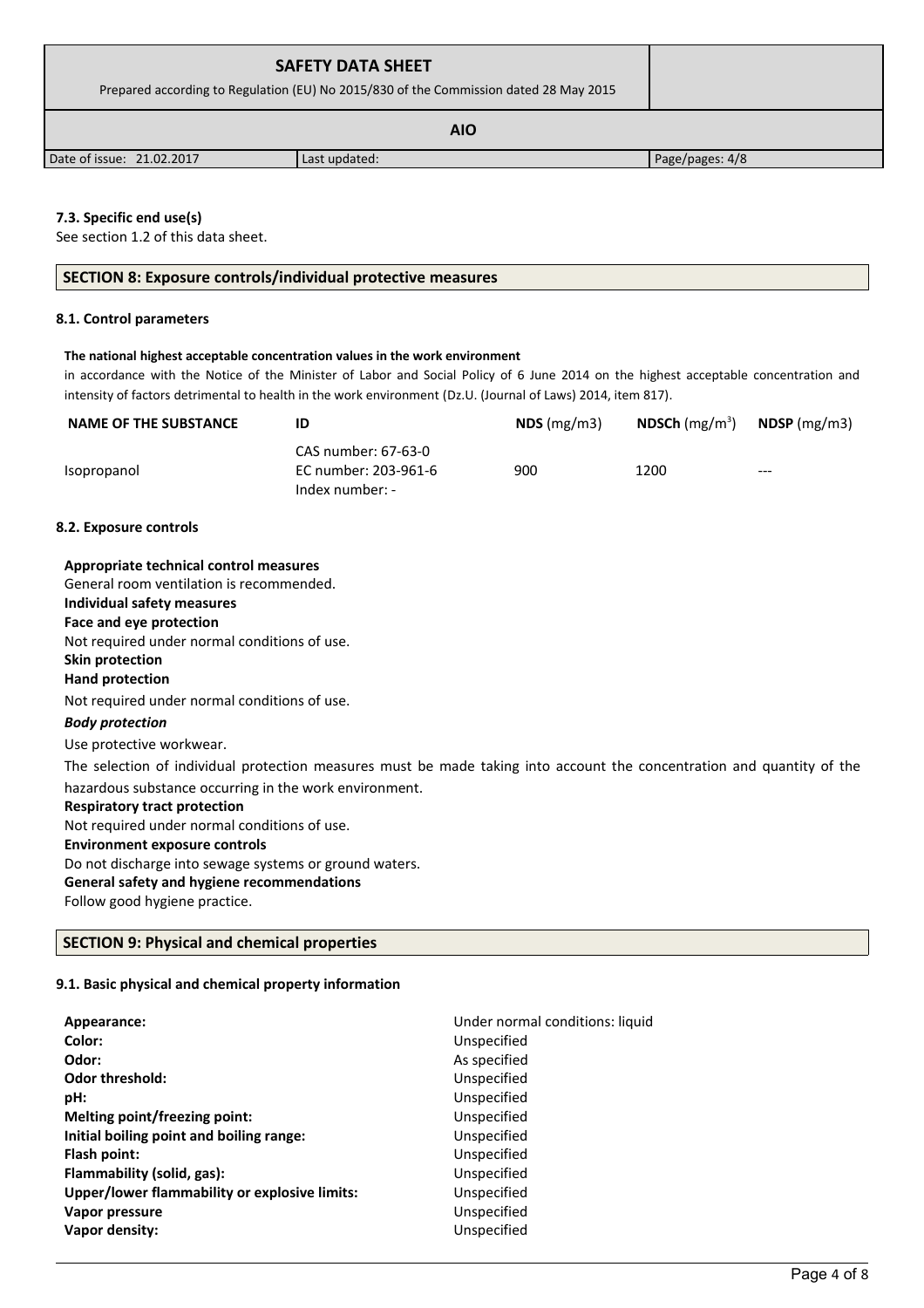| <b>AIO</b><br>Page/pages: 5/8<br>Last updated: |  |
|------------------------------------------------|--|
| Unspecified                                    |  |
| Soluble in water                               |  |
| Unspecified                                    |  |
| Unspecified                                    |  |
| Unspecified                                    |  |
| Unspecified                                    |  |
| Not applicable                                 |  |
| Not applicable                                 |  |
|                                                |  |

### **9.2. Additional information**

No additional analysis results.

#### **SECTION 10: Stability and reactivity**

#### **10.1. Reactivity**

The mixture is chemically stable under normal conditions.

### **10.2. Chemical stability**

The product is stable when properly used, stored and transported.

### **10.3. Potential for hazardous reactions**

No data

### **10.4. Conditions to avoid**

Avoid high temperatures, direct sunlight, hot surfaces and open fire.

### **10.5. Incompatible materials**

No data

# **10.6. Hazardous decomposition products**

Carbon monoxides are produced when the mixture is exposed to high temperatures.

### **SECTION 11: Toxicological information**

### **11.1. Information regarding toxicological effects**

### **Acute toxicity**

Based on available data, the classification criteria are not met. Hydrocarbons, C10-C13, n-alkanes, isoalkanes, cyclics, <2% aromatics LD50 oral: >5000mg/kg LD50 skin: >5000mg/kg **Skin corrosion/irritation** Based on available data, the classification criteria are not met. **Serious eye injury/irritation** Based on available data, the classification criteria are not met. **Allergenic influence on respiratory tract or skin** Based on available data, the classification criteria are not met. **Mutagenic influence on reproductive cells** Based on available data, the classification criteria are not met. **Carcinogenicity** Based on available data, the classification criteria are not met. **Harmful influence on reproductive organs** Based on available data, the classification criteria are not met. **Toxic influence on target organs – single exposure** Based on available data, the classification criteria are not met.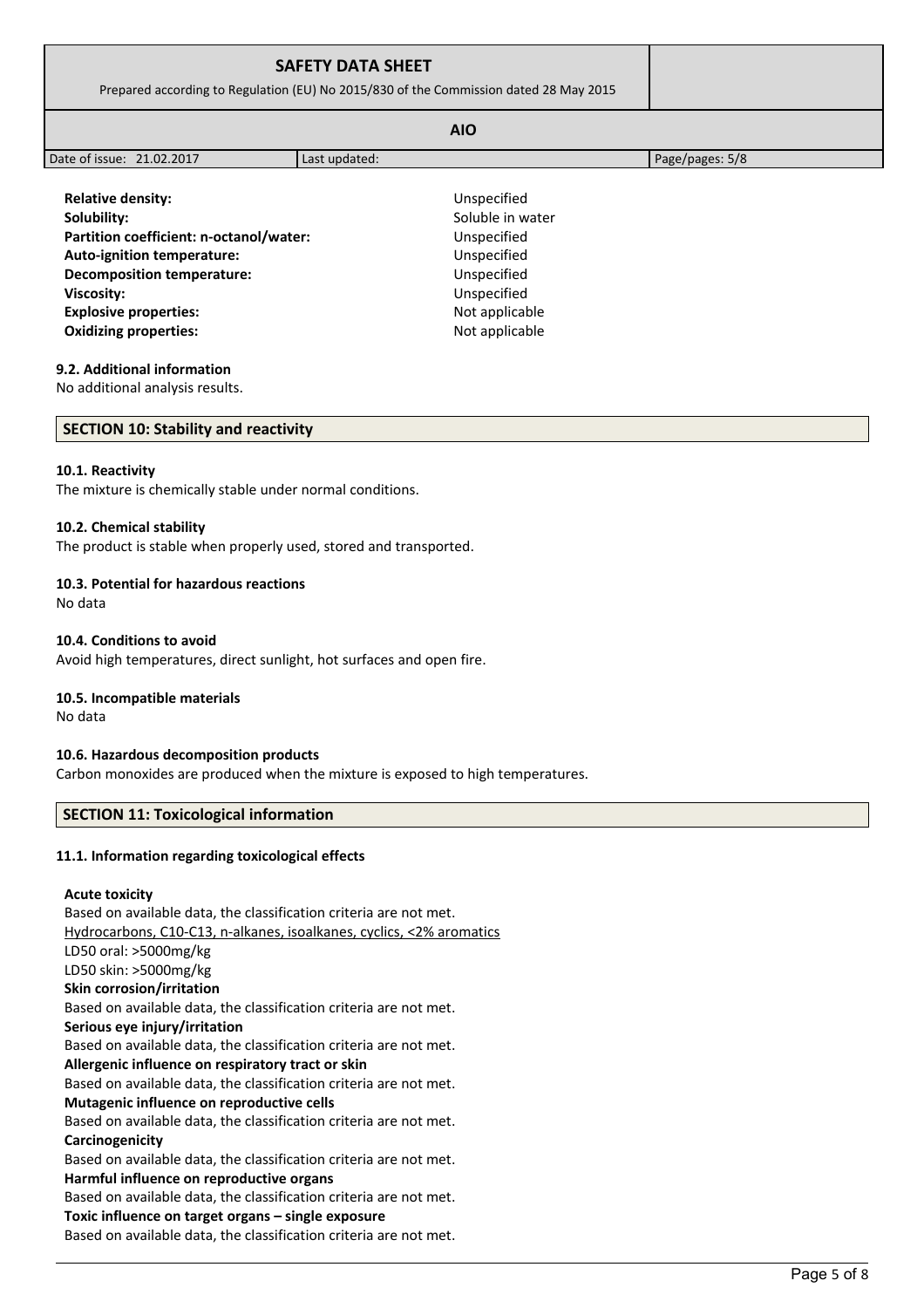|                                                                                                                            | <b>SAFETY DATA SHEET</b><br>Prepared according to Regulation (EU) No 2015/830 of the Commission dated 28 May 2015 |                 |  |  |
|----------------------------------------------------------------------------------------------------------------------------|-------------------------------------------------------------------------------------------------------------------|-----------------|--|--|
|                                                                                                                            |                                                                                                                   |                 |  |  |
| Date of issue: 21.02.2017                                                                                                  | Last updated:                                                                                                     | Page/pages: 6/8 |  |  |
| Toxic influence on target organs - repeated exposure<br>Deenah ay aya ilahka data dha sheerification sultanio ang naturat. |                                                                                                                   |                 |  |  |

Based on available data, the classification criteria are not met.

**Hazard caused by aspiration**

Based on available data, the classification criteria are not met.

# **SECTION 12: Environmental information**

# **12.1. Toxicity**

Hydrocarbons, C10-C13, n-alkanes, isoalkanes, cyclics, <2% aromatics Fish: LL/EL/IL50: >100mg/l NOEC/NOEL: >0,1 - <=1,0mg/l Crustacean: LL/EL/IL50: >100mg/l NOEC/NOEL: >0,1 - <=1,0mg/l Algae: LL/EL/IL50: >100mg/l Microorganisms: LL/EL/IL50: >100mg/l

# **12.2. Durability and dissolution potential**

 Hydrocarbons, C10-C13, n-alkanes, isoalkanes, cyclics, <2% aromatics Rapidly oxidizes as a result of the photochemical reaction.

The surfactants contained in the product comply with the biodegradability criteria as laid down in Regulation (EC) 648/2004 on detergents.

# **12.3. Bioaccumulation capacity**

 Hydrocarbons, C10-C13, n-alkanes, isoalkanes, cyclics, <2% aromatics May be subject to bioaccumulation.

# **12.4. Soil mobility**

 Hydrocarbons, C10-C13, n-alkanes, isoalkanes, cyclics, <2% aromatics Adsorb to soil and have low mobility.

**12.5. Results of PBT and vPvB properties evaluation**

No data

### **12.6. Other harmful effects** No data

# **SECTION 13: Waste disposal**

# **13.1. Waste disposal methods**

Empty containers should be transported to an authorized company in order to be reprocessed or recycled.

Do not store with municipal waste.

Do not discharge into sewage systems, surface waters or wastewater.

**Waste code**

Act of 14 December 2012 on waste (Dz.U. (Journal of Laws) 2013, item 21).

Regulation of the Minister of Environment of 9 September 2014 on the waste catalogue (Dz.U. (Journal of Laws) 2014, item 1923).

The waste code must be assigned individually at the location where the waste is produced, depending on the industry in which it is used.

| <b>SECTION 14: Transport information</b> |  |
|------------------------------------------|--|
|                                          |  |

**ADR/RID IMGD IATA**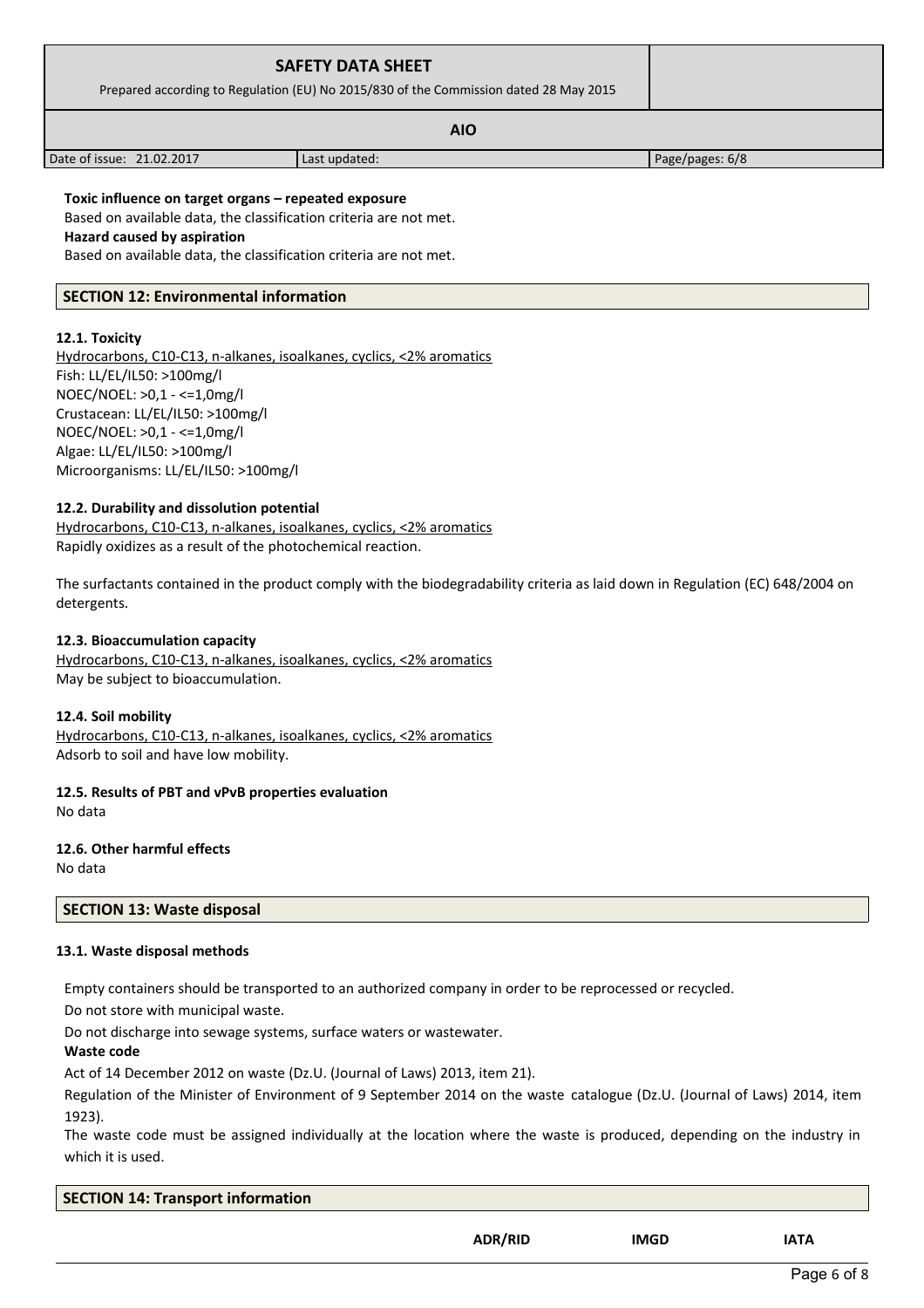|                                  | <b>SAFETY DATA SHEET</b><br>Prepared according to Regulation (EU) No 2015/830 of the Commission dated 28 May 2015                                                             |               |            |                                  |            |
|----------------------------------|-------------------------------------------------------------------------------------------------------------------------------------------------------------------------------|---------------|------------|----------------------------------|------------|
|                                  |                                                                                                                                                                               |               | <b>AIO</b> |                                  |            |
|                                  | Date of issue: 21.02.2017                                                                                                                                                     | Last updated: |            | Page/pages: 7/8                  |            |
| 14.1.<br>14.2.<br>14.3.          | UN number<br>UN proper shipping name<br>Transport hazard class(es)<br>Warning sticker No.                                                                                     |               | ---        |                                  | ---<br>--- |
| 14.4.<br>14.5.<br>14.6.<br>14.7. | <b>Packing group</b><br>Threat to the environment<br>Special precautions for users<br>Bulk transport in accordance with the MARPOL<br>convention appendix II and the IBC code |               | ---<br>--- | Not applicable<br>Not applicable | ---        |

# **SECTION 15: Legal information**

# **15.1. Provisions of the law regarding safety and protection of the environment in relation to the substance or mixture**

# **This safety data sheet has been drawn up based on the following legal acts:**

- 1. Regulation (EC) No 1907/2006 of the European Parliament and of the Council of 18 December 2006 concerning the Registration, Evaluation, Authorization and Restriction of Chemicals (REACH), establishing a European Chemicals Agency, amending Directive 1999/45/EC and repealing Council Regulation (EEC) No 793/93 and Commission Regulation (EC) No 1488/94 as well as Council Directive 76/769/EEC and Commission Directives 91/155/EEC, 93/67/EEC, 93/105/EC and 2000/21/EC.
- 2. Regulation (EC) No 1272/2008 of the European Parliament and of the Council of 16 December 2008 on classification, labeling and packaging of substances and mixtures, amending and repealing Directives 67/548/EEC and 1999/45/EC, and amending Regulation (EC) No 1907/2006. [ATP1, ATP2, ATP3, ATP4, ATP5, ATP6]
- 3. Commission Regulation (EU) 2015/830 of 28 May 2015 amending Regulation (EC) No 1907/2006 of the European Parliament and of the Council on the Registration, Evaluation, Authorization and Restriction of Chemicals (REACH) as corrected (replaces Regulation EC No 453/2015)
- 4. Act of 25 February 2011 on the chemical substances and their mixtures (DZ.U. (Journal of Laws) No 63, item 322 with amendments).
- 5. Regulation of the Minister of Labor and Social Policy of 6 June 2014 on the maximum permissible concentration and intensity of agents harmful to health in the work environment (Dz.U. (Journal of Laws) item 817).
- 6. Act of 14 December 2012 on waste (Dz.U. (Journal of Laws) 2013, item 21).
- 7. Regulation of the Minister of Environment of 9 September 2014 on the waste catalogue (Dz.U. (Journal of Laws) 2014, item 1923).
- 8. Classification of dangerous goods according to the European Agreement concerning the International Carriage of Dangerous Goods by Road (ADR).
- 9. Regulation of the Minister of Labor and Social Policy of 26 September 1997 on general provisions of occupational safety and health (Dz.U. (Journal of Laws) 2003 No 169, item 1650 with amendments).
- 10. Regulation of the Minister of Health of 30 December 2004 on occupational health and safety related to the presence of chemical agents in the workplace (Dz.U. (Journal of Laws) 2005 No 11, item 86 with amendments). Regulation of the Minister of Economy of 21 December 2005 on essential requirements for personal protection (Dz.U.

# **15.2. Chemical safety evaluation**

No chemical safety evaluation for the mixture.

(Journal of Laws) No 259, item 2173).

### **SECTION 16: Additional information**

List of hazard statements from section: 3 **H225** Highly flammable liquid and vapor **H304** May be fatal if swallowed and enters airways **H319** Causes serious eye irritation **H336** May cause drowsiness or dizziness